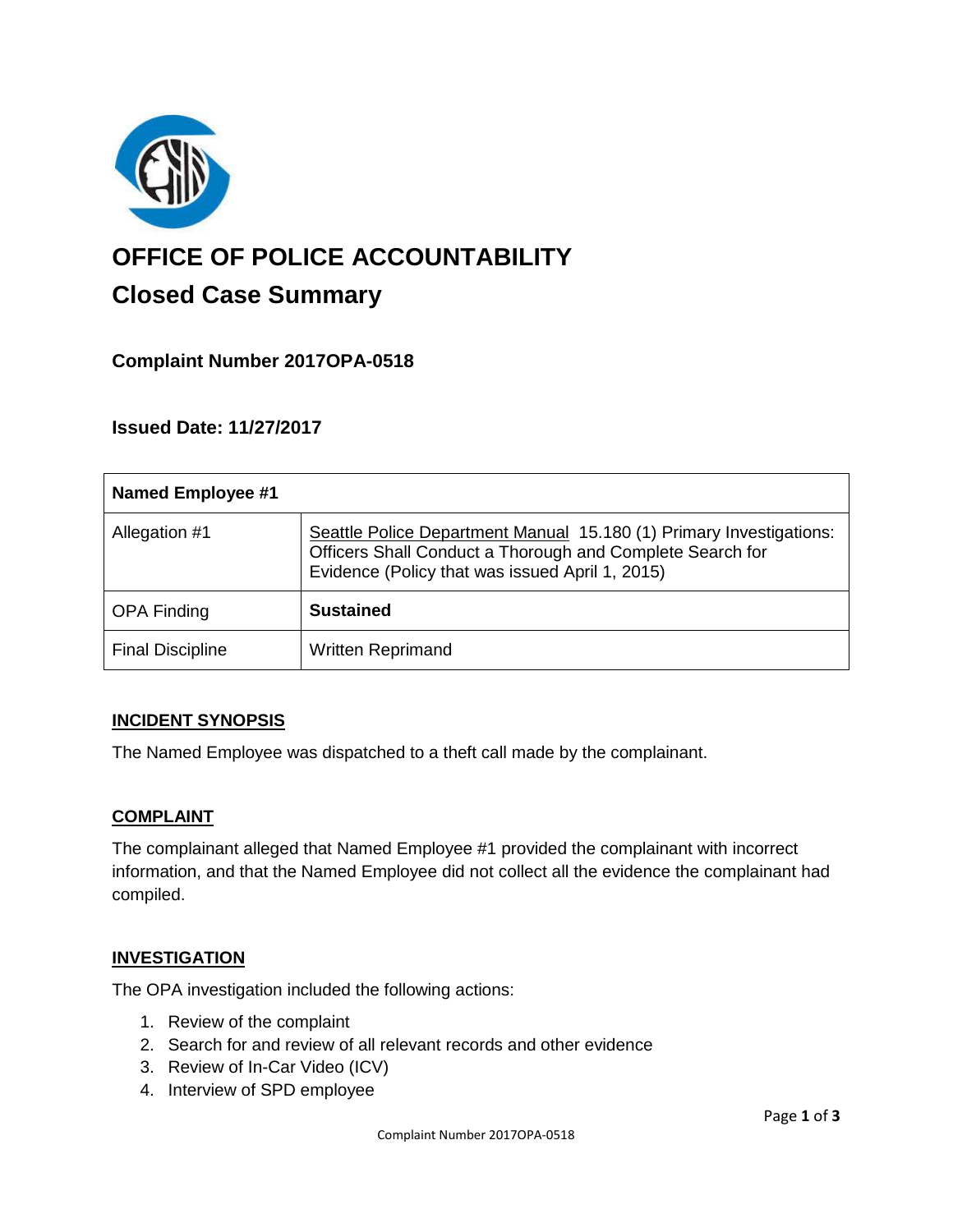#### **ANALYSIS AND CONCLUSION**

The complainant alleged that he reported a theft to the East Precinct. Named Employee #1 was dispatched to the call and responded. The complainant discussed the theft with Named Employee #1 and indicated that he had various evidence. Named Employee #1, at that point, told the complainant to hold on to the evidence and to provide it to the detective who would be assigned to the case. Named Employee #1 then completed paperwork relating to the case and told the complainant that he would be contacted by a detective. After not hearing from anyone for several weeks, the complainant contacted the SPD Fraud and Theft Unit about his case. The complainant was then told by the Fraud and Theft Unit that a detective would likely not be assigned to the case. Other SPD employees that the complainant spoke to said that Named Employee #1 should have collected the evidence at the time of the original response to the call. The complainant described to OPA his frustration concerning the fact that a crime was committed and he received no assistance from Named Employee #1 and because there was no indication that SPD was going to investigate this case for which he had evidence of illegal activity. The complainant communicated to OPA that he simply wanted his case to be pursued.

SPD Policy 15.180-POL-1 requires that officers conduct a thorough and complete search for evidence. The policy directs that "only evidence that is impractical to collect or submit to the Evidence Unit shall be retained by the owner." (SPD Policy 15.180-POL-1.) Moreover, the policy instructs that "officers shall photograph all evidence that is retained by the owner." (Id.)

Here, it was undisputed that Named Employee #1 failed to collect the complainant's evidence. There was no evidence suggesting that it would have been impractical for Named Employee #1 to collect or submit the evidence (which was all paper evidence) to the Evidence Unit. Further, even were that the case, Named Employee #1 failed to photograph the evidence retained by the complainant.

Named Employee #1's explanation for not collecting the evidence was because the complainant indicated that he was still amassing more evidence. In that regard, Named Employee #1 reported stating to the complainant that: "it would be easier to put it all into one evidence section at one time so any follow-up unit that was attempting to gain access to it didn't have to go and locate multiple different evidence entries." However, this was not what was envisioned by the policy. Here, Named Employee #1 failed to collect the evidence and while he referenced the evidence by description in the General Offense Report, the evidence was not included therewith. As a result, the complainant was never contacted by a follow-up unit, and his case has still not been investigated. This was exactly the type of situation that the policy sought to avoid by mandating evidence collection or, at the very least, photographing of the evidence.